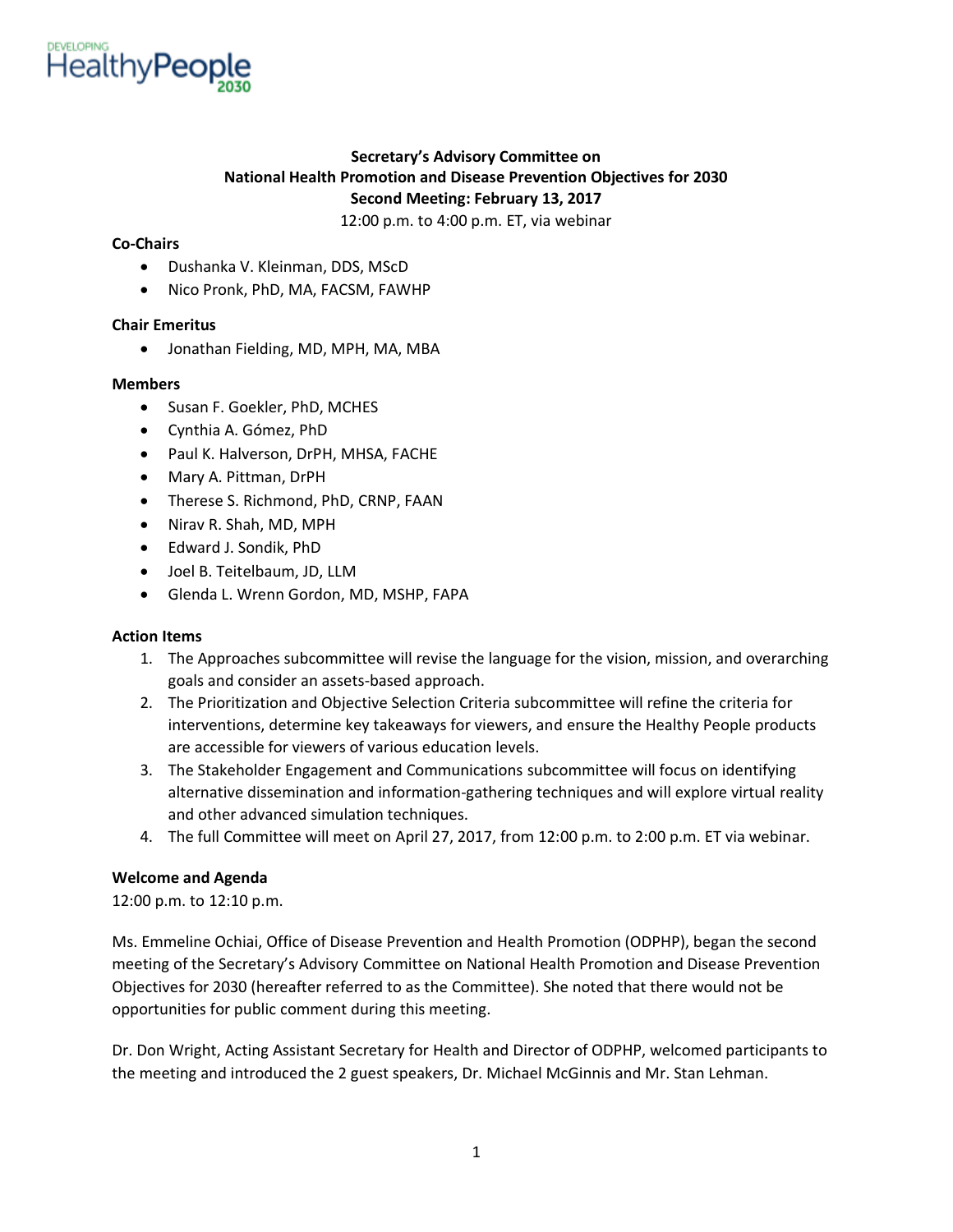

Dr. McGinnis is a Senior Scholar at the National Academy of Medicine, the National Academy of Medicine's Leonard D. Schaeffer Executive Officer, and Executive Director of the National Academy of Medicine's Leadership Consortium for a Value & Science-Driven Health System, and one of the founders of the Healthy People initiative. He will share his recommendations for developing Healthy People 2030.

Mr. Lehman is a Senior Performance Lead at the Centers for Disease Control and Prevention (CDC) and the CDC's representative to the Healthy People Federal Interagency Workgroup (FIW). Mr. Lehman will present an update on the FIW's current efforts on the development of Healthy People 2030.

The Committee co-chairs, Dr. Nico Pronk and Dr. Dushanka V. Kleinman, thanked ODPHP staff for arranging these speakers and thanked the Committee members for their hard work and participation in the various subcommittees over the last few months. Dr. Kleinman reviewed the goals of the meeting, which included hearing the presentations from Dr. McGinnis and Mr. Lehman, discussing the subcommittees' progress and issues for discussion by the full Committee, and planning for upcoming meetings.

#### **Perspective on the Healthy People Initiative**

12:10 p.m. to 12:45 p.m.

Dr. McGinnis provided historical context for the Healthy People process and the 5 iterations of the initiative. The central philosophy of Healthy People is that it is a national, not federal, process and agenda. Even though the federal government provides leadership, coordination, and investment, achieving the goals requires leadership from every sector, level, and region of the Nation.

The aims of the Healthy People initiative are: to inform, inspire, target, measure, recruit, lead, manage, and celebrate.

- Inform: In 1979, the public's understanding of prevention was limited and Healthy People served to inform the public about the importance of prevention and the health of the population. In 2017, there are new informational challenges, such as informing the public about the multiple determinants of health that shape population health and the health in communities.
- Inspire: A fundamental component of the Healthy People strategy is to make apparent what is possible when resources are used in an efficient fashion.
- Target: Healthy People focuses attention and action on important areas that may not be the focus of policy makers.
- Measure: The initiative has served to drive reliable measurement capacity—what gets measured gets done. There continue to be opportunities to sharpen and make measurement consistent across various elements of health and health care.
- Recruit: The goals established by the targets enable public health to recruit new allies to the health sector.
- Lead: The initiative provides a leadership tool for the Secretary.
- Manage: The initiative provides a management tool for the Secretary to the extent that federal programs can be adjusted to accomplish the goals set forth by the initiative.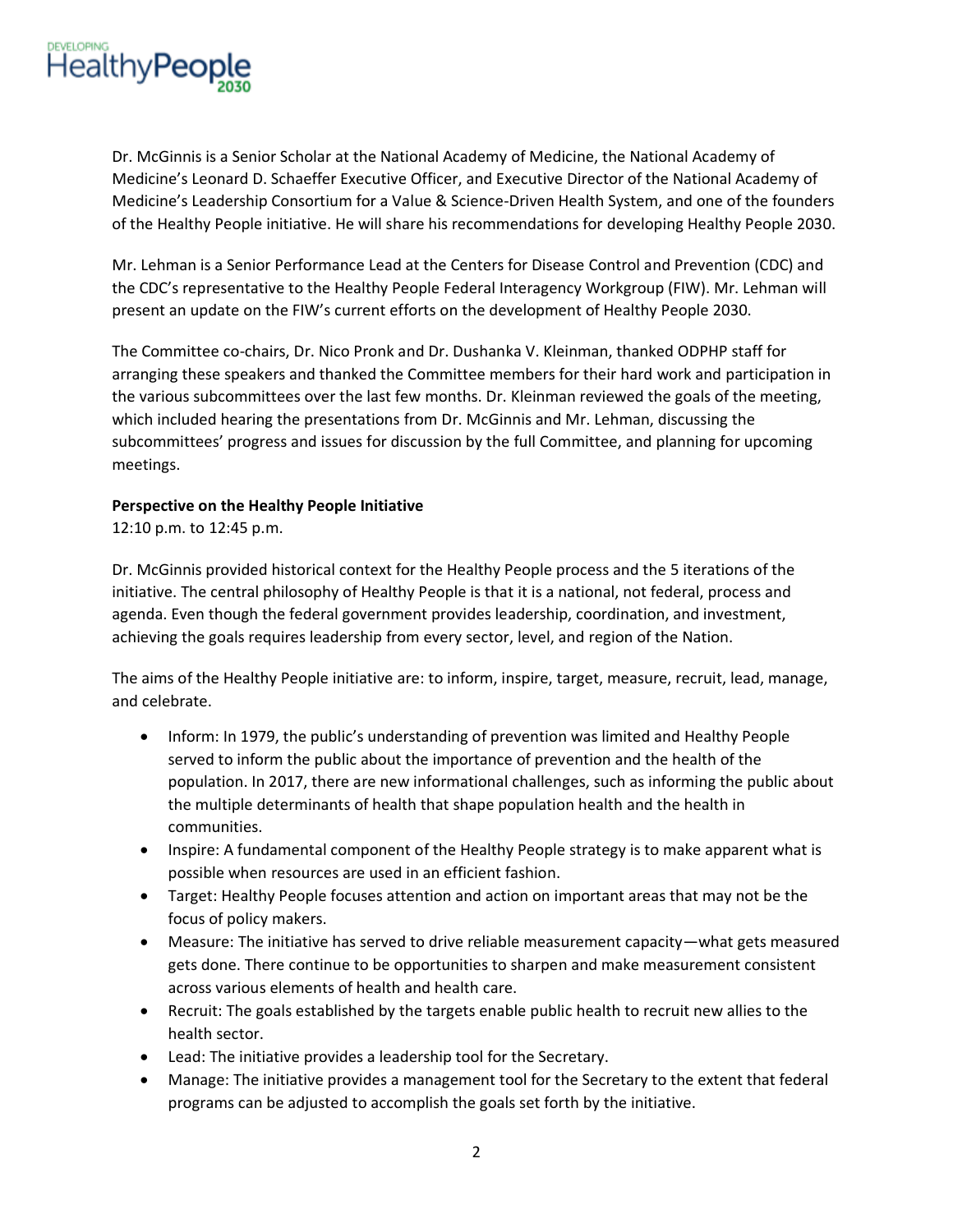# **HealthyPeople**

• Celebrate: An important component of the initiative is to celebrate victories and to mark failures, including celebrating when targets are met and drawing attention to areas where targets are not met to spur action.

Dr. McGinnis reviewed the criteria that have been used from the outset of Healthy People to select objectives. Objectives should be important, science-based, measurable, feasible, easily understood, and balanced. There have been slight differences in the development processes over the decades, building on input from a variety of different sources using a variety of methods. These include gathering input from the lead federal agencies, conducting expert panels to ensure reliability, assembling organizations to participate in the Healthy People consortium, gathering public input at regional meetings, engaging with the Institute of Medicine/National Academy of Medicine, and soliciting public comment. Dr. McGinnis also underscored the vast array of stakeholders (public health, clinicians, payers, researchers, etc.) and partners (social services, transportation, environment, schools, etc.) that are vital to Healthy People.

# **Question and Answer Session**

Dr. Kleinman facilitated a question and answer session. First, she asked about sharpening the focus on measurement, particularly about opportunities to build on measures that deal with different sectors (e.g., measures related to the social determinants of health). Dr. McGinnis noted that one of the key aims of Healthy People is to involve others and it is important to share with non-health-focused stakeholders how health is fundamentally shaped by other areas, and to seek their feedback. He noted that there are examples of other sectors committed to improving health, such as the American Institute of Architects, which has declared health to be 1 of its 3 major priorities.

In her role as the chair of the Social Determinants of Health and Health Equity subcommittee, Dr. Wrenn Gordon asked Dr. McGinnis if he had specific thoughts about how to present the final report in a way that would enable translation to other types of stakeholders and non-health-related partners. Dr. McGinnis stated that measurement is a practical tool and data can spur action. Emphasizing the intersection of these areas is also important, as is engaging with stakeholders early on in the process to integrate them into the work of addressing Healthy People objectives. Another Committee member added that the key is to find common ground among stakeholders so that it is relevant to all.

# **Healthy People Federal Interagency Workgroup (FIW)**

12:45 p.m. to 1:20 p.m.

Dr. Pronk introduced Mr. Lehman, the CDC representative to the FIW. Mr. Lehman provided an overview of the FIW and its role in the Healthy People process. The FIW provides ongoing science-based consultation to ODPHP, meets monthly to monitor Healthy People, approves changes to the initiative, and broadly guides the implementation of Healthy People.

Mr. Lehman began with an overview of the key partners in the initiative. As noted, ODPHP leads and manages the Healthy People development and implementation process on behalf of HHS. The National Center for Health Statistics (NCHS) serves as the statistical advisor on health promotion data and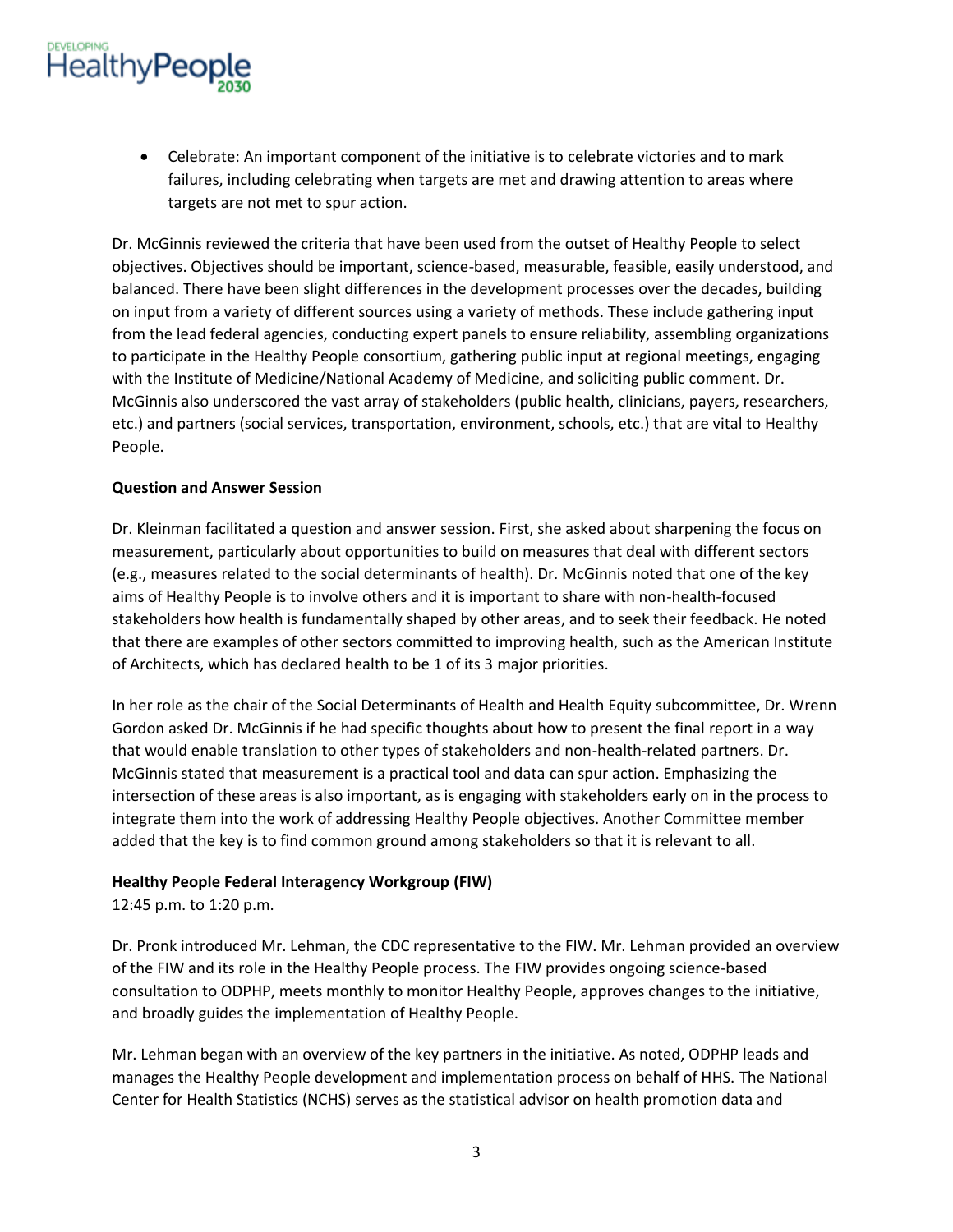

maintains a comprehensive database for all the Healthy People objectives. The FIW provides broad and ongoing guidance for Healthy People process, including 45 members representing 24 agencies and offices (including non-HHS agencies). Over time, FIW subgroups have been created to address specific and time-limited topics. The Healthy People 2030 subgroup formed 1 year ago to advise the FIW on early considerations related to Healthy People 2030, including reviewing the proposed Committee roster, developing the charge to the Committee, considering objective selection criteria, and reviewing the language for the vision, mission, and overarching goals. Another recently formed subgroup is the Vision, Mission, and Overarching Goals subgroup. This subgroup provides input to the FIW on the Healthy People 2030 framework; the subgroup's initial assessment is that the Healthy People 2020 framework is a solid starting point, and draft language for 2030 is currently being review by the FIW.

The Topic Area Lead Agencies and Topic Area Workgroups and Workgroup Coordinators/Co-leads are 2 other key groups that are essential to the initiative. Each agency manages their Healthy People responsibilities differently, depending on agency preferences. There are 42 topic areas, each led by a lead or co-leads (Topic Area Workgroup Coordinators) and supported by ODPHP and NCHS liaisons. Many of the topic area workgroup members contribute their expertise voluntarily, and one of the challenges is the competing demands on their time. Each workgroup manages the objectives in their topic area; however, the more the 1,200 Healthy People objectives are not evenly distributed among workgroups (some have 2 objectives, some have up to 109 objectives). Mr. Lehman noted that the variation in numbers of objectives per topic area has important implications for Healthy People 2030 because reducing the number of objectives might be straightforward for some workgroups and not for others, depending on the number of objectives they currently have in Healthy People 2020.

Workgroups also manage the content on healthypeople.gov and the Leading Health Indicators, if applicable, as well as working on a number of other activities throughout the decade, including the midcourse review, progress reviews, data submissions, review of public comment, and maintaining and revising objectives. Maintaining the objectives is the most labor-intensive process, as individual objectives are developed by the workgroup, cleared by their agencies, reviewed by NCHS, and approved by the FIW. It sounds straightforward, but the objectives must meet rigorous criteria and strong documentation is required. Mr. Lehman also noted that Healthy People is one of many performance and data activities that an agency manages and topic area workgroups need to consider alignment with these other activities as they are developing Healthy People objectives.

#### **Question and Answer Session**

Mr. Joel Teitelbaum asked if the FIW had a formal position on the number of objectives that should be included in Healthy People 2030, given that the development and maintenance of objectives is a laborintensive process. Mr. Lehman noted that the FIW does not have a particular number identified, but that the FIW Healthy People 2030 subgroup was involved with drafting the charge to the Committee (which calls for a reduction by half). Given the differences in topic areas, it is difficult to determine a proposed number that applies to all topic areas. He added that the additional objectives added to topic areas are not always driven by the workgroups themselves, but sometimes by stakeholder interest. Mr. Lehman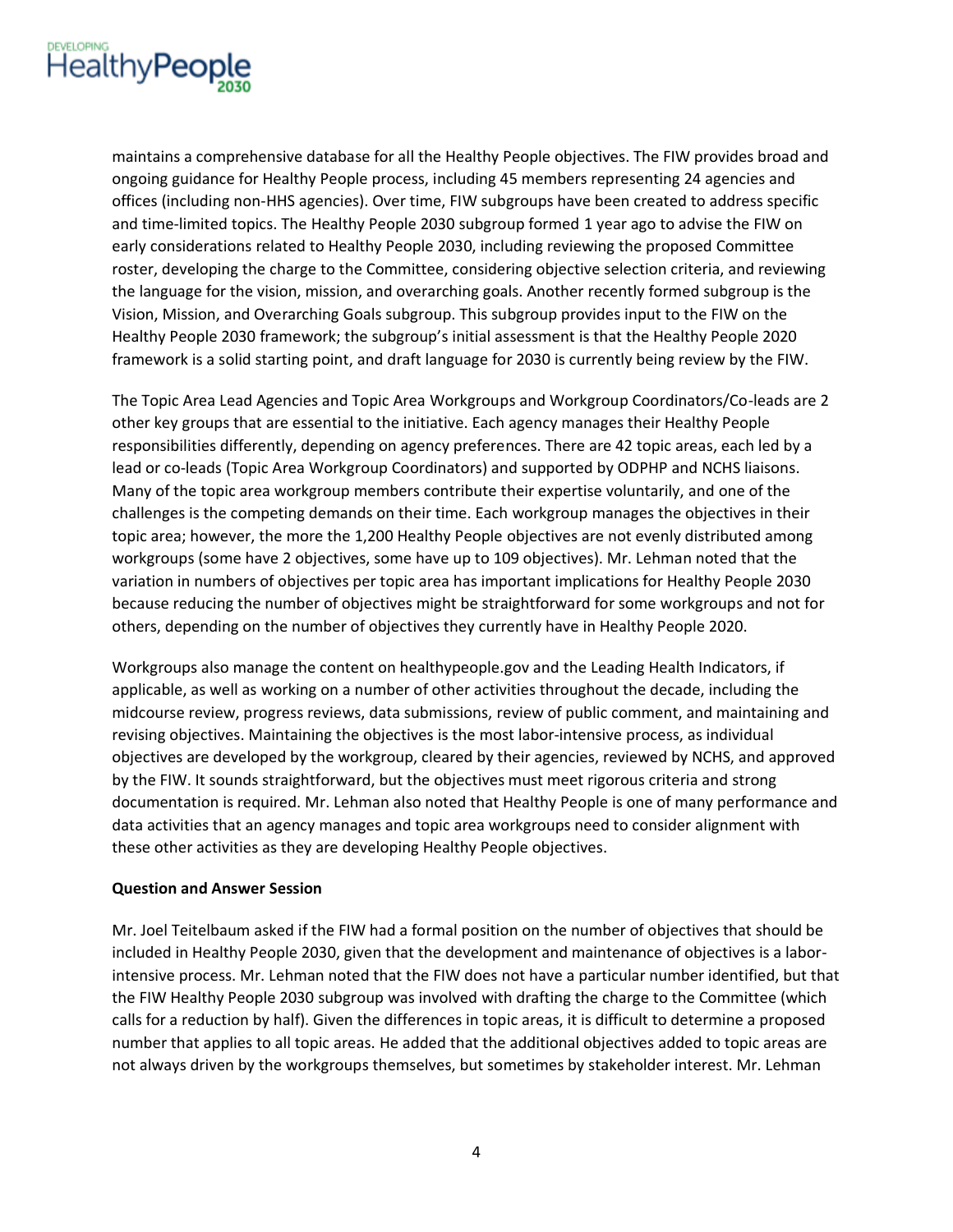

noted that the FIW will look to the recommendations from the Committee related to reducing objectives as they are developing Healthy People 2030.

Dr. Susan Goekler asked if it was still possible to make recommendations for changing the structure of the topic areas (e.g., organizing them by lifespan or setting) given that the infrastructure is in place for the current topic areas. Mr. Lehman expressed that it is absolutely still possible and appropriate for the Committee to make recommendations on the structure and organization of the topic areas.

Dr. Ed Sondik asked about the lead agencies and whether they have implemented programs aimed at meeting the objectives under their purview, whether there is any process in place to assess whether the programs are working or not, and whether agencies compare their approaches. Mr. Lehman explained that agencies are always working to align their priorities and measures; agencies also include requirements for funding opportunities to tie back to Healthy People objectives. He also clarified that the topic area workgroups aren't agency specific; some have co-leads from different agencies, which enables collaboration. He added that although these are often additional work responsibilities, there has also been deep commitment from the agencies and various staff members serving on workgroups. Ms. Blakey also added that there are a number of other mechanisms for assessing progress toward objectives, including progress reviews, the midcourse review, and the final review.

#### **Approaches Subcommittee**

1:20 p.m. to 1:45 p.m.

*Approaches Subcommittee Members* Chair: Therese Richmond Dushanka Kleinman Nico Pronk Susan Goekler Cynthia Gómez Edward Sondik Joel Teitelbaum Glenda Wrenn Gordon

Dr. Therese Richmond, the Approaches subcommittee chair, provided an overview of the subcommittee's work to date. She acknowledged and thanked the members of the subcommittee for their contributions. The subcommittee's charge is to think conceptually about various potential approaches to consider in creating a structure to identify critical components to be incorporated into Healthy People 2030. The subcommittee began by carefully reviewing the Healthy People 2020 vision, mission, and overarching goals. Additionally, they received a presentation from Richard Klein, a consultant with NCHS, on the evolution of Healthy People topic areas, framework and objectives; reviewed relevant resources; and deliberated during 2 subcommittee meetings, with a smaller working group working on assignments between subcommittee meetings. Dr. Richmond noted the evolution of Healthy People, particularly the increase in the number of topic areas and objectives over the years.

First, Dr. Richmond discussed 2 potential approaches (classic and alternate) to the structure of Healthy People. The classic approach is the vision, mission, and overarching goals, which is used in Healthy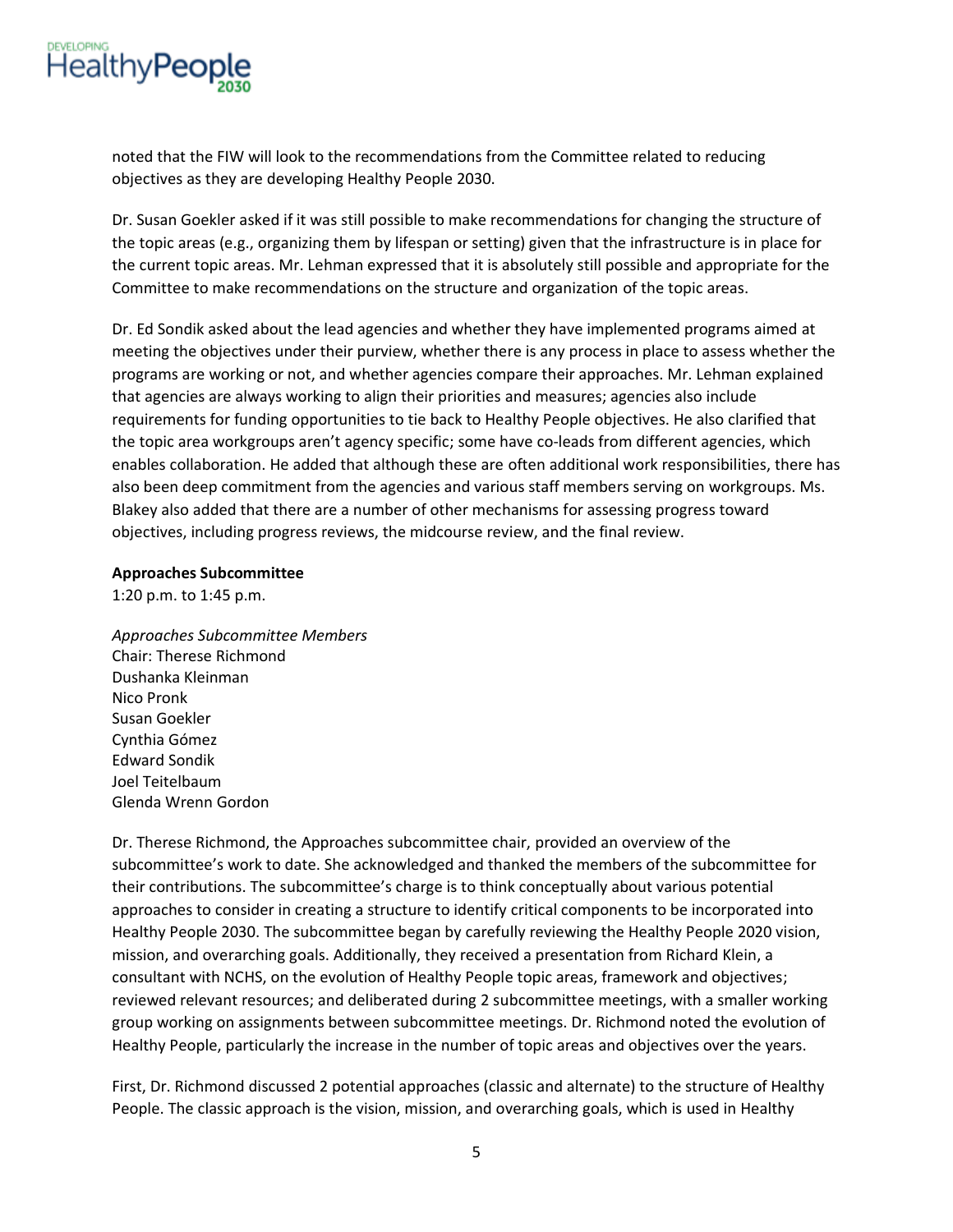

People 2020. The alternate structure has the primary goal of making Healthy People 2030 accessible to a wide variety of audiences. Dr. Richmond noted that the classic and alternate structures are not mutually exclusive and could be melded.

Under the alternate structure, the structural components are as follows: "journey map" (past); foundational principles; setting and prioritizing topics, goals, and objectives; and assessing progress (future). The alternate structure uses a question format. For example:

- Explain the journey: "Where has Healthy People come from?" "What has Healthy People accomplished?" "What still needs to be accomplished?"
- Establish foundational principles: "What foundational principles guide Healthy People 2030?"
- Articulate the vision: "Why does Healthy People 2030 exist?" "Where are we headed?"
- Set the mission: "What does Healthy People 2030 seek to accomplish?" "Why are we here?" "What do we propose to do?"
- Establish overarching goals: "What are the overarching goals of Healthy People 2030?"
- Identify the stakeholders: "Who will use Healthy People 2030?"
- Select goals, topics, and objectives: "How will Healthy People 2030 goals, topics, and objectives be selected?"
- Identify the plan to assess progress: "When will progress towards meeting Healthy People 2030 goals be assessed?" "Where can progress towards meeting Healthy People 2030 goals be found?"

In terms of content, the subcommittee is currently developing the answers to some of these questions.

The subcommittee did spend a significant amount of time developing the foundational principles that could/might guide Healthy People 2030. Dr. Richmond noted the subcommittee decided to use the words "health and well-being" instead of solely "health" throughout the principles. They considered well-being an essential concept.

The foundational principles the subcommittee developed are:

- Health and well-being of individuals and communities are essential to a fully functioning, equitable society.
- High levels of health and well-being provide value for all.
- Reaching optimal health and well-being requires eliminating health disparities, achieving health equity, and attaining health literacy.
- Healthy physical, social, and economic environments strengthen the potential to achieve optimal health and well-being.
- Promoting and achieving the Nation's health and well-being is a shared responsibility that is distributed among all stakeholders at the national, state, and local levels, including the public, profit, and not-for-profit sectors.
- Incorporating a commitment to the well-being of the population as a component of decisionmaking and policy formulation across all sectors is crucial to the health of all.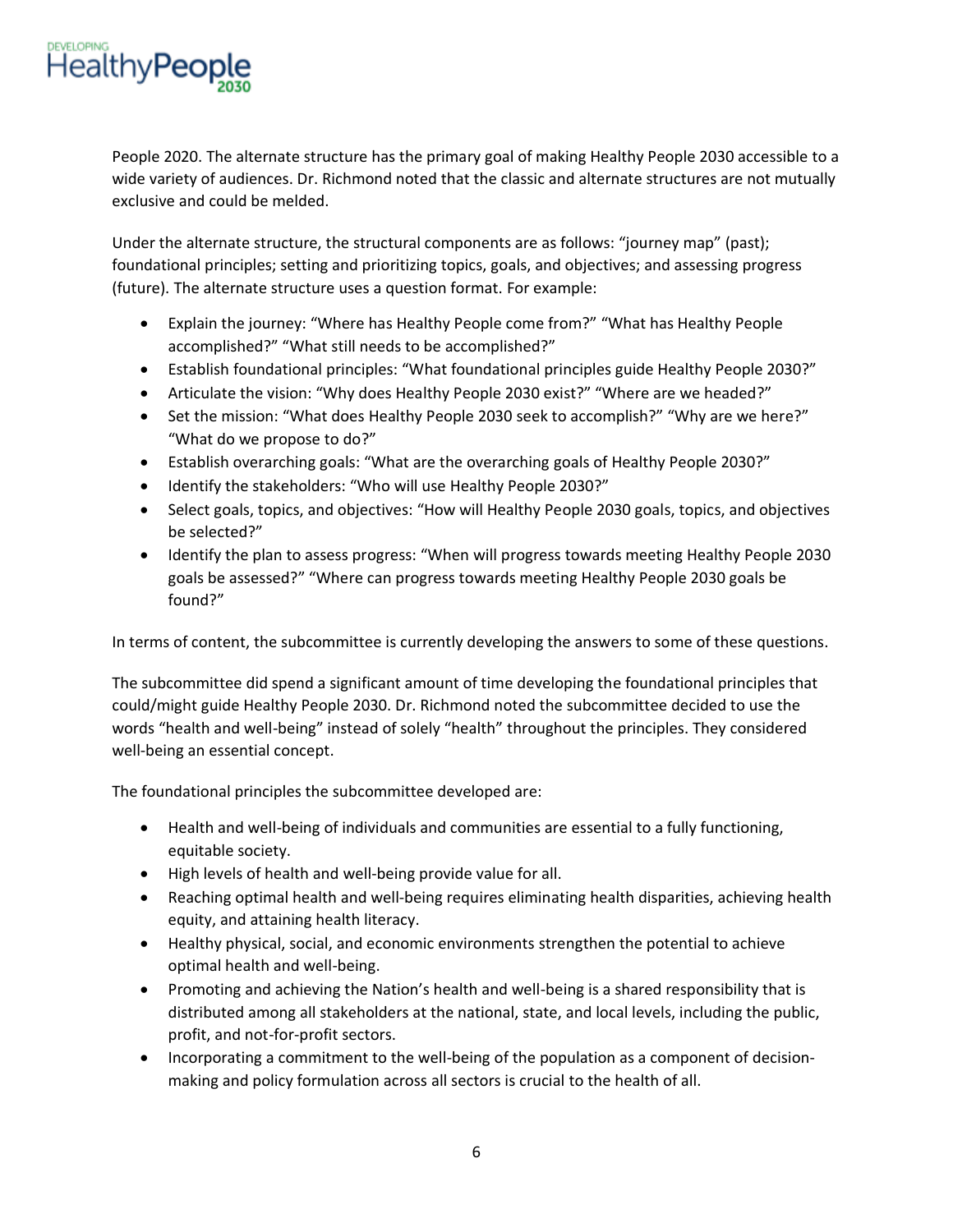

Next, Dr. Richmond provided the subcommittee's consideration for the answer to the question, "Why does Healthy People 2030 exist?" The subcommittee did not reach consensus on this language, so she presented their initial considerations for the 2 options. Dr. Richmond noted that not all subcommittee members agreed with the phrase "afforded the potential."

- **Option 1**: Healthy People 2030 aspires to create a society in which all people are afforded the potential to achieve optimal health and well-being.
	- o (Alternative language: Healthy People 2030 aspires to create a society in which all people have the opportunity to achieve optimal health and well-being).
- **Option 2**: Healthy People 2030 aspires to create a society in which all people are afforded the potential to achieve optimal health and well-being throughout the lifespan.
	- o (Alternative language: Healthy People 2030 aspires to create a society in which all people have the opportunity to achieve optimal health and well-being across the lifespan).

Dr. Richmond discussed their interpretation of the Healthy People 2020 mission. She asked whether the Committee would prefer a short, concise mission statement, or bulleted points, such as the following example. "The mission of Healthy People 2030 is to catalyze, promote, and evaluate America's efforts to improve the health and well-being of its people. It aims to achieve improved health by:

- Highlighting through goals and objectives how specific aspects of health can be improved and identifying areas and groups with poor health now or high risks to future health.
- Fostering impact through public and private efforts to improve health for individuals of all ages.
- Providing tools for the public, program directors, policy makers, and others to evaluate progress toward improving health.
- Sharing science-based programs that are ready to be adapted in other locations and scaled up.
- Reporting on progress through the decade from 2020 to 2030.
- Stimulating research and innovation in all aspects of health to assure development and availability of affordable means of health promotion and disease prevention and treatment."

In terms of who will use Healthy People 2030, the subcommittee developed the following language: "Healthy People 2030 is broadly disseminated and is intended to be widely used by federal, state, and local stakeholders to help prioritize decisions and actions to achieve optimal health and well-being for the population." Dr. Richmond noted this topic will be informed by the Stakeholder Engagement and Communications subcommittee.

The language for the overarching goals is still being developed.

In terms of how Healthy People 2030 goals, topics, and objectives will be selected, the subcommittee drafted the following language:

• Goals incorporate emerging and important health and well-being interventions, technology, and data while recognizing that continuity of previous Healthy People objectives adds value to tracking improvements in the Nation's health and well-being over time.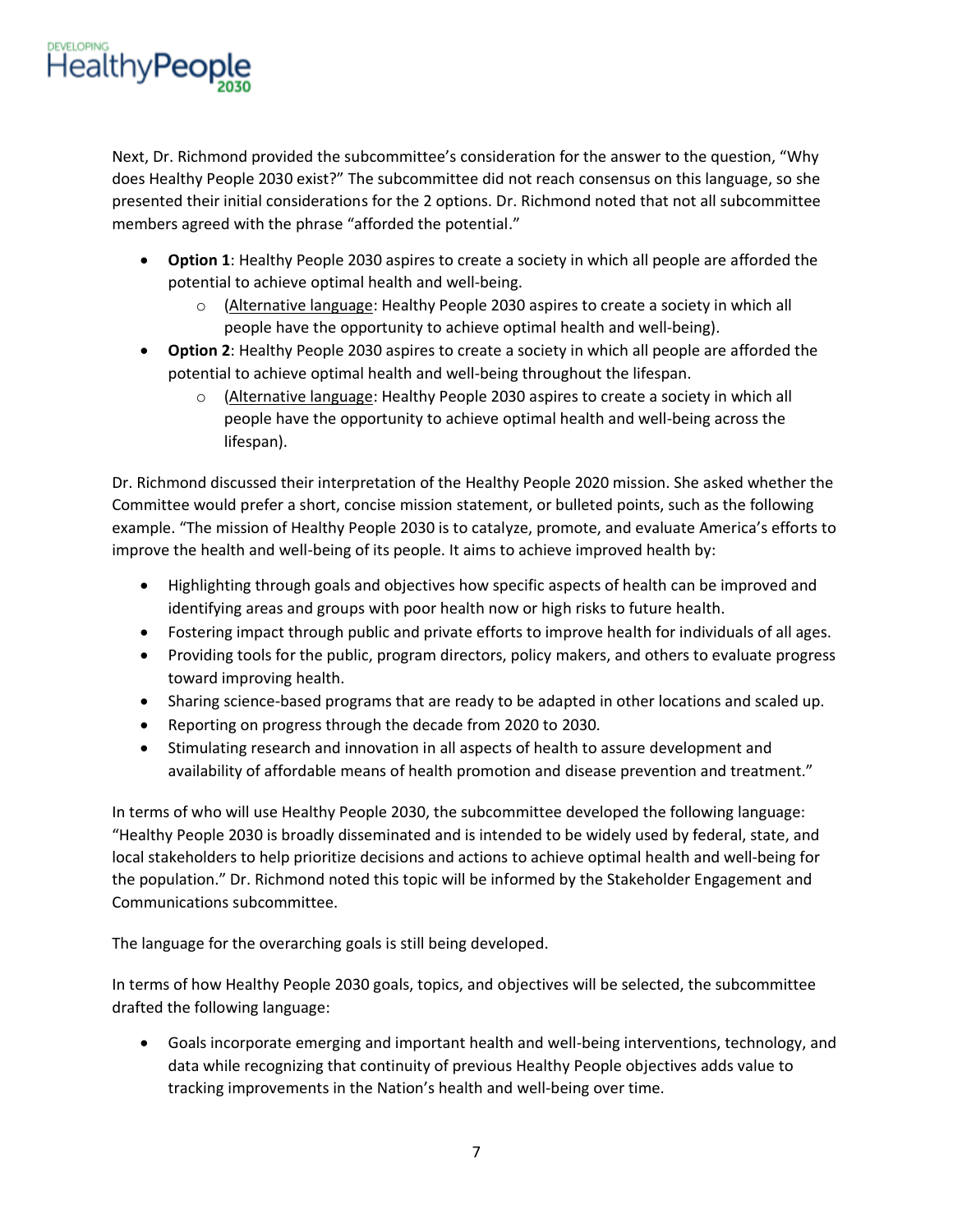

• Indicators of health and well-being are measurable, actionable, achievable, based on best evidence, and chosen for high impact on population health and well-being.

This section will be informed by the Objective Criteria and Prioritization subcommittee.

For when progress will be assessed, the language developed was, "Progress will be assessed continuously over the decade with reporting frequencies based on the goals and available data." Additionally, "Assessments of progress will be found on the Healthy People 2030 website and distributed to state and local health departments, schools of public health, insurance companies, and other stakeholders."

Dr. Richmond provided an example of how the classic and alternative structures could be combined.

# **Mission**

# *"Why we are here"*

• To catalyze, promote, and evaluate America's efforts to improve the health and well-being of its people.

#### **Vision**

#### *"Where we are headed"*

• Healthy People 2030 aspires to create a society in which all people are afforded the potential to achieve optimal health and well-being throughout the lifespan.

# **Foundational Principles**

# *"What guides our actions"*

- Health and well-being of individuals and communities are essential to a fully functioning, equitable society.
- High levels of health and well-being provide value for all.
- To reach optimal health and well-being, health disparities must be eliminated, health equity has to be achieved, and health literacy must be attained.
- Healthy physical, social, and economic environments strengthen the potential to achieve optimal health and well-being.
- Promoting and achieving the Nation's health and well-being is a shared responsibility that is distributed among all stakeholders at the national, state, and local levels, including the public, profit, and not-for-profit sectors.
- Incorporating a commitment to the well-being of the population as a component of decisionmaking and policy formulation across all sectors is crucial to the health of all.

# **Plan of Action**

# *"What we propose to do"*

- Highlight through goals and objectives how specific aspects of health can be improved and identify areas and groups with poor health now or high risks to future health.
- Foster impact through public and private efforts to improve health for individuals of all ages.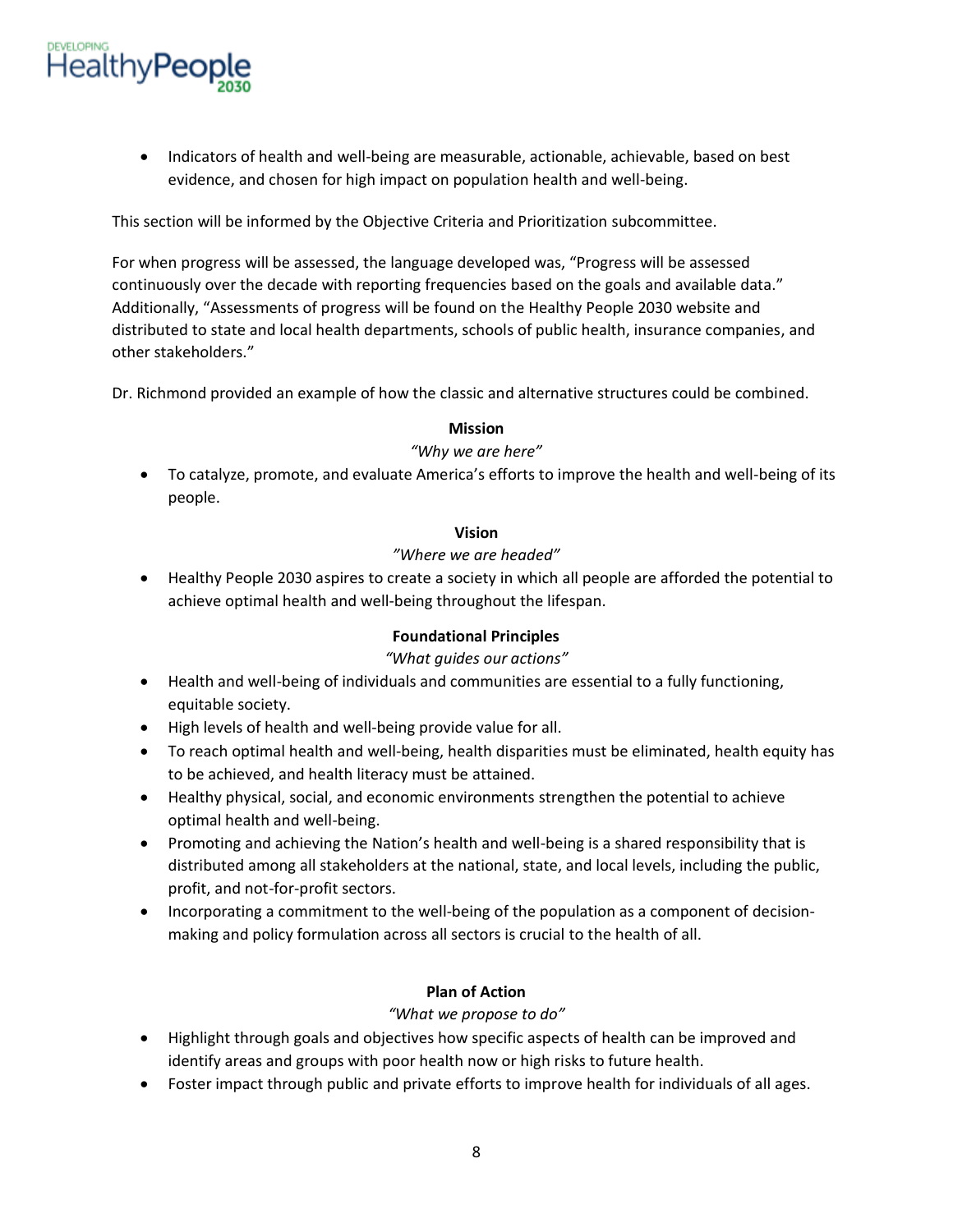

- Provide tools for the public, program directors, policy makers, and others to evaluate progress toward improving health.
- Share science-based programs that are ready to be adapted in other locations and scaled up.
- Report on progress throughout the decade from 2020 to 2030.
- Stimulate research and innovation in all aspects of health to assure development and availability of affordable means of health promotion and disease prevention and treatment.

# **Committee Discussion**

1:45 p.m. to 2:05 p.m.

The Committee discussed Dr. Richmond's presentation on the Approaches subcommittee. The Committee provided feedback on the classic and alternate structures for Healthy People 2030. Benefits of the classic structure were its simplicity and the fact it is easy to understand. In terms of the alternate structure, Dr. Mary Pittman thought the question and answer version could be included in a report preface. She liked the foundational principles from the alternate structure.

The Committee discussed the vision statement, and feedback included:

- Preference for Option 1, noting that simpler is better. However, Committee members questioned what "optimal" health means.
- Use language in the vision statement that is easily understandable. For example, avoid words like "aspire" and "optimal."
- Committee members agreed that it is important to focus on both health and well-being.
- Concerns from multiple Committee members regarding "afforded the potential." The alternate language was "have the opportunity to achieve," although some Committee members still had concerns with this language. The vision should not be conditional upon individual actions. Dr. Cynthia Gómez, who is on the Approaches subcommittee, noted that their discussions regarding "potential" and "opportunity" stemmed from a desire to acknowledge the structural problems of society, as opposed to suggesting individual responsibility for one's health.
- In terms of the length of the vision statement, a short, concise statement has its benefits; however, more words could help provide justification for reducing the number of objectives in Healthy People 2030.
- Potential revision to "Create a society in which all people achieve health and well-being throughout the lifespan."
- Alternative language could be, "Create a supportive environment where people achieve optimal health." This language would include environmental health in addition to society.

Dr. Kleinman thanked the Approaches subcommittee for their work, and suggested the subcommittee seek advice from experts in plain language. Dr. Richmond welcomed all Committee member recommendations and continued input.

The Committee took a 10-minute break.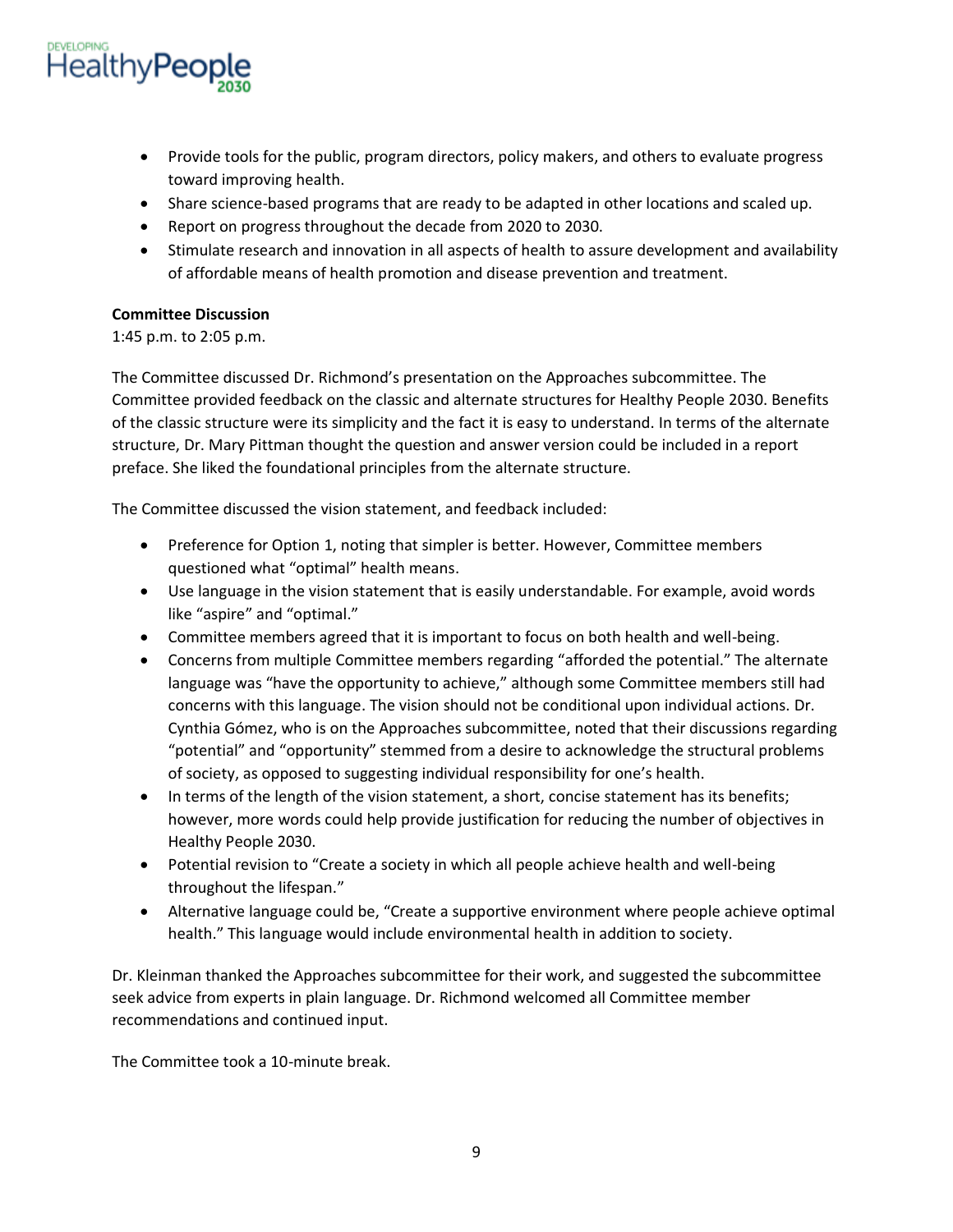

#### **Prioritization and Objective Selection Criteria Subcommittee**

2:15 p.m. to 2:30 p.m.

*Prioritization and Objective Selection Criteria Subcommittee Members* Chair: Jonathan Fielding Dushanka Kleinman Nico Pronk Mary Pittman Nirav Shah Edward Sondik External members: Steve Teutsch, Shiriki Kumanyika

Dr. Jonathan Fielding, the Prioritization and Objective Selection Criteria subcommittee chair, provided an update on the work of their subcommittee. The subcommittee's charge is to identify objective and subjective criteria to be used in the prioritization of objectives and to consider approaches for the reduction of the overall number of measurable objectives currently in Healthy People 2020. Some of the priorities discussed by the subcommittee have been focusing on the user's needs and interests, and clustering of objectives. They have suggested using target audiences to guide the development of objectives. They will also collaborate with the Stakeholder Engagement and Communications subcommittee to identify key audiences. Some ideas for clustering of objectives include: organization by health, well-being and quality of life outcomes; organ system; national burden; broad root causes; interventions (based on best evidence); research priorities (large burden, no/weak interventions); infrastructure; disparities and equity; policies; and Leading Health Indicators.

Within clusters, the subcommittee suggests elevating objectives that are priorities. Additionally, they would like to relate the role of the social determinants of health within and across clusters. Dr. Fielding noted the subcommittee suggests identifying interventions that are specific to a topic area or contribute to multiple topic areas. For each user, provide a limited number of the most relevant objectives; and some old and new objectives can become sub-objectives. The Committee should also consider eliminating objectives and sub-objectives for which data is not available and is unlikely to be available.

Dr. Fielding discussed different ways to cluster or organize priorities, including: by overall mortality and morbidity, by groups that have greater than average risk, by life stage, by key social determinant, or by implementer. Other key issues in terms of priorities include the quality of evidence for interventions, opportunities for scaling interventions, and recognizing that policies will vary at national, state, and local levels based on federal and state constitutions and laws. To increase the uptake and use of Healthy People 2030, the subcommittee recommends including success stories that highlight the given priority area and show how interventions lead to achieving Healthy People goals.

In terms of developing a model for selecting priorities, the subcommittee recommends developing a broad-based systems science model to help guide the selection of priorities for Healthy People 2030. The subcommittee also recommends the creation of a refreshed logic model to illustrate the multiple influences that impact health (e.g., direct behaviors, social determinants of health, and systems).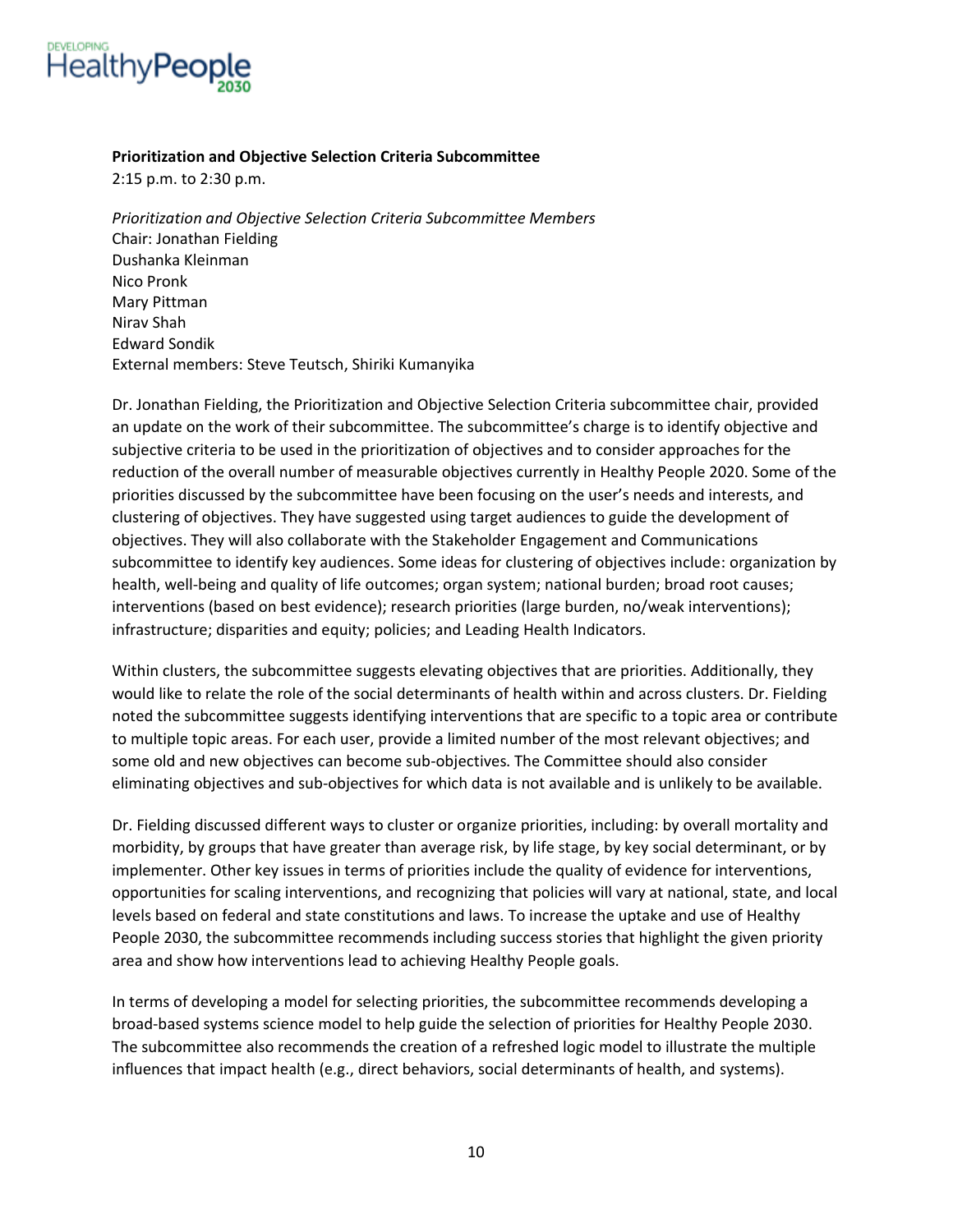

The criteria for selecting Healthy People 2030 objectives should build on the current selection criteria, which are:

- Important and understandable to a broad audience
- Prevention oriented and should address health improvements
- Drive actions that will work toward the achievement of the proposed targets
- Useful and reflect issues of national importance
- Measurable and should address a range of issues
- Continuity and comparability (relative to previous Healthy People iterations)
- Supported by the best available scientific evidence
- Address population disparities
- Valid, reliable, nationally representative data and data systems

Dr. Fielding noted that to meet the goal of reducing the number of objectives, additional criteria for the objectives of Healthy People 2030 should be considered. Some of these criteria could include: focused; measurable (specifically within a given period of time); actionable (capacity for customers/stakeholders to implement); relevant (especially with regard to stakeholders); material (makes a clear difference); easily understood; and aligned with other agencies, groups, and associations. With the addition of these criteria, the scope of objectives can be better tailored to the overall goals of the initiative.

#### **Committee Discussion**

2:30 p.m. to 2:45 p.m.

The Committee then discussed the topics of objective criteria and prioritization. Mr. Teitelbaum asked whether the subcommittee is providing specific recommendations in terms of clustering of objectives. Dr. Fielding responded that these are not specific recommendations at this point. Multiple Committee members stressed the importance of healthy communities or community health goals. Additionally, Dr. Kleinman mentioned infrastructure objectives, and while these objectives may not all be measurable, they are important.

Dr. Pronk discussed next steps for the Prioritization and Objective Selection Criteria subcommittee. They will engage stakeholders and consider developing a logic model that includes a systems science approach.

Dr. Kleinman provided an update to individuals from the public joining with webinar. The Committee will not be accepting public comments during the webinar, but oral public comment opportunities will be scheduled in the future.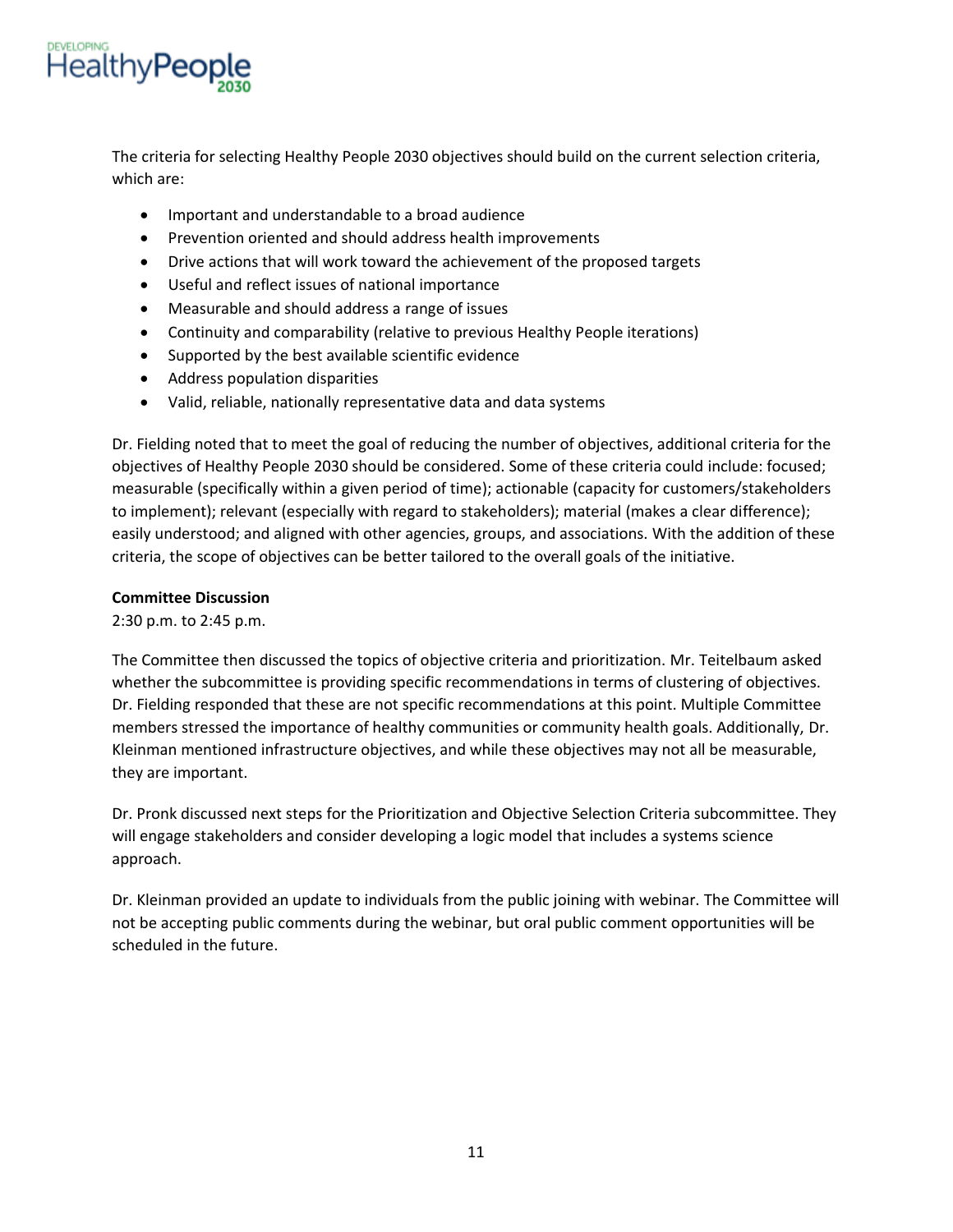

#### **Stakeholder Engagement and Communications Subcommittee**

2:45 p.m. to 3:00 p.m.

*Stakeholder Engagement and Communications Subcommittee Members* Chair: Paul Halverson Dushanka Kleinman Nico Pronk External members: Catherine Baase, Georges Benjamin, Jay Bernhardt, Michael Fraser, Sanne Magnan, José Montero

Dr. Paul Halverson, Stakeholder Engagement and Communications subcommittee chair, provided an update on the subcommittee's most recent meeting. The Stakeholder Engagement and Communications subcommittee has several external participants, including C. Marjorie Aelion (Associations of Schools and Programs of Public Health), Catherine Baase (formerly Dow Chemical Company), Georges Benjamin (APHA), Jay Bernhardt (Moody College of Communications, University of Texas), Michael Fraser (ASTHO), Sanne Magnan (Health Partners Institute), and José Montero (OSTLTS/CDC).

The subcommittee's charge is to recommend an approach to increase awareness and utilization of Healthy People 2030 and to delineate the primary and secondary audiences for Healthy People 2030. During their first meeting, the subcommittee heard a presentation on the current HealthyPeople.gov users and ongoing usability improvements. The subcommittee discussed several topics during their first meeting, including:

- Need to target health plans and payers specifically
- Need to consider web interfaces for both information seekers as well as those who are the focus of the goals
- Need for outreach to academic users as well as health departments specifically
- Consider assessment of organizations that might interface with Healthy People data
- Consider stories from the field—create interest among media and policy makers

The subcommittee also discussed potential target audiences, including:

- Public health officials at the state, local, territorial, and tribal levels
- Payers
- Providers (especially hospitals and physicians)
- Integrated systems
- Accountable care organizations (ACOs)
- Academic institutions and professionals
- Government policy makers, including governors, mayors, and county commissioners
- Business leaders
- Advocacy organizations (e.g., Trust for America's Health, Healthy Cities, STAR community rankings, County Health Rankings, etc.)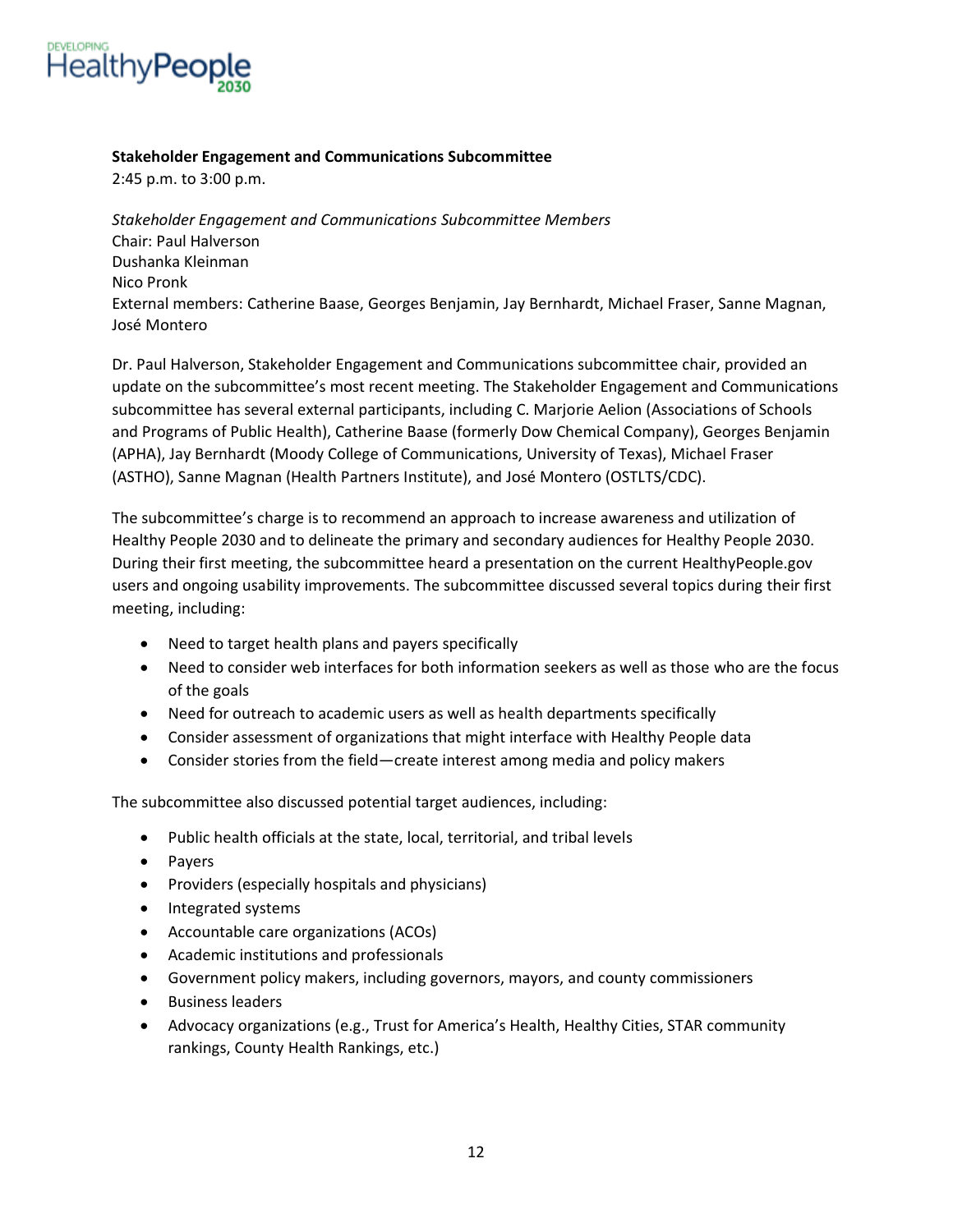

- Consider organizations that directly impact the determinants of health (education, jobs, literacy organizations, others)
- Urban v. rural constituents

In terms of dissemination, the subcommittee recommended considering ways to test the impact of various potential objectives through simulation and gaming techniques. The subcommittee should engage groups and thought leaders through easy-to-use simulations that allow users to use their community demographics and Healthy People 2030 objectives to learn about potential impact and the association between objectives and markers of success. There may be potential to partner with modelers at CDC, universities, etc. The next steps for the Stakeholder Engagement and Communications subcommittee are to schedule quarterly meetings; assess gaps in constituents represented; consider a wide range of dissemination means and methods; conduct focus groups and other inquiries to determine what is useful and usable; and provide a range of options for the Committee to consider.

#### **Committee Discussion**

3:00 p.m. to 3:10 p.m.

The Committee provided feedback on the Stakeholder Engagement and Communications subcommittee. In terms of soliciting feedback from stakeholders, Dr. Pittman suggested conducting electronic town hall forums or digital focus groups. Another suggestion was to improve collaboration and level of interaction between the Committee and the FIW.

The Committee discussed the benefits of including fewer objectives in Healthy People 2030. One specific benefit was the ability to provide more information on each of the objectives, such as more information on the approaches stakeholders are using to meet the objectives. The Committee suggested providing supplemental materials, such as stories from the field, to strengthen the remaining objectives. As a mechanism to prioritize objective inclusion, the Committee proposed ordering the current objectives in terms of the magnitude of potential achievement.

Dr. Kleinman thanked Dr. Halverson and the Stakeholder Engagement and Communications subcommittee for their progress and efforts. The subcommittee's major recommendations from their first meeting highlighted expanding the usability of Healthy People 2030 and the engagement of old and new stakeholders. Other notable topics of discussion included the use of new technology and system science in the dissemination of Healthy People 2030 and the pivotal role the FIW will have throughout the development process.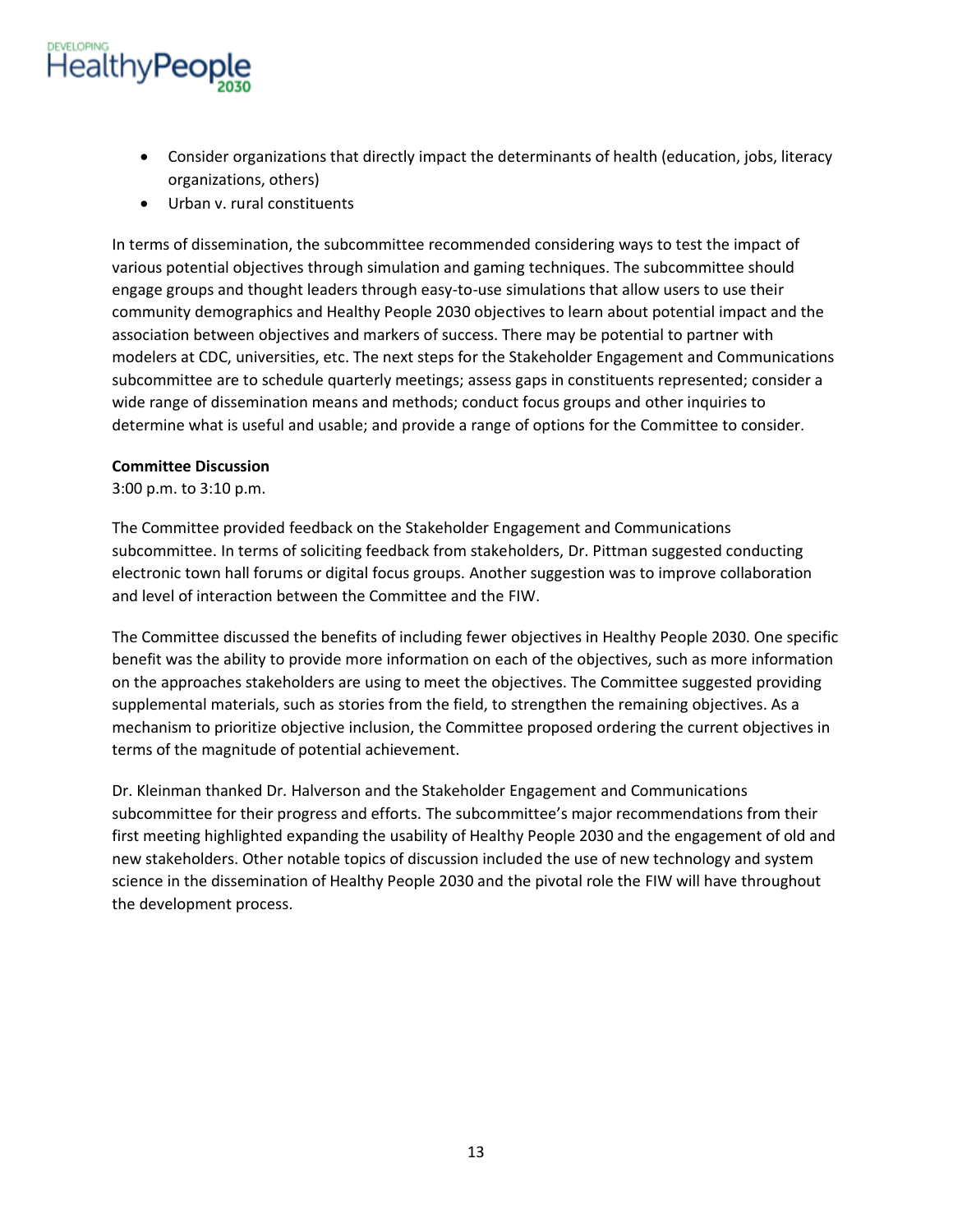

### **Committee Discussion: Key Issues**

3:10 p.m. to 3:30 pm

Dr. Pronk led the Committee in an open-ended discussion on key issues. During the first full Committee meeting, a consensus was held around Healthy People 2030 including asset-based objectives rather than being limited to a deficit-based framework. The idea of overall well-being and resilience as important considerations for Healthy People 2030 was reintroduced. Dr. Pronk suggested that overall well-being may be considered an overarching objective for Healthy People 2030. In terms of next steps on this, a topic for research could be to extract from Healthy People 2020 any of the objectives that are relevant to well-being and quality of life. Additionally, the topic of well-being and resilience could either be assigned to one of the existing subcommittees or lead to the formation of a new subcommittee. Another option would be to include a presentation on well-being and resilience at the next full Committee meeting.

Dr. Pronk shared his current work at Health Partners, which includes developing a limited set of measures to reflect overall, subjective well-being. The 6 different measures or dimensions of well-being include: emotional and mental health, social and interpersonal statuses, financial status, career status, physical health, and community support. Life satisfaction can serve as an indicator to reflect all of the previously mentioned measures. Several Committee members were supportive of an assets-based approach and the focus on well-being. They noted that the focus on well-being provides a linkage to the social determinants of health. The Committee highlighted that using life satisfaction may require different measures throughout the stages of the life cycle. There were some concerns regarding the construct of resilience. Dr. Goekler noted that the concept of resilience may be more problematic and difficult in terms of communicating its meaning and measurement. The Committee discussed how using a single metric to describe resilience would result in difficulties for data collection efforts. Dr. Richmond suggested the Committee avoid resilience due to the fact it does not promote growth, but reaching a baseline. It was noted that these types of objectives are very different from the current objectives, and may need to be considered as a different component of more community-based objectives. The Approaches subcommittee will discuss this topic in more detail once the vision, mission, and overarching goals suggestions have been completed. Additionally, speakers with expertise in this topic will be considered for future meetings.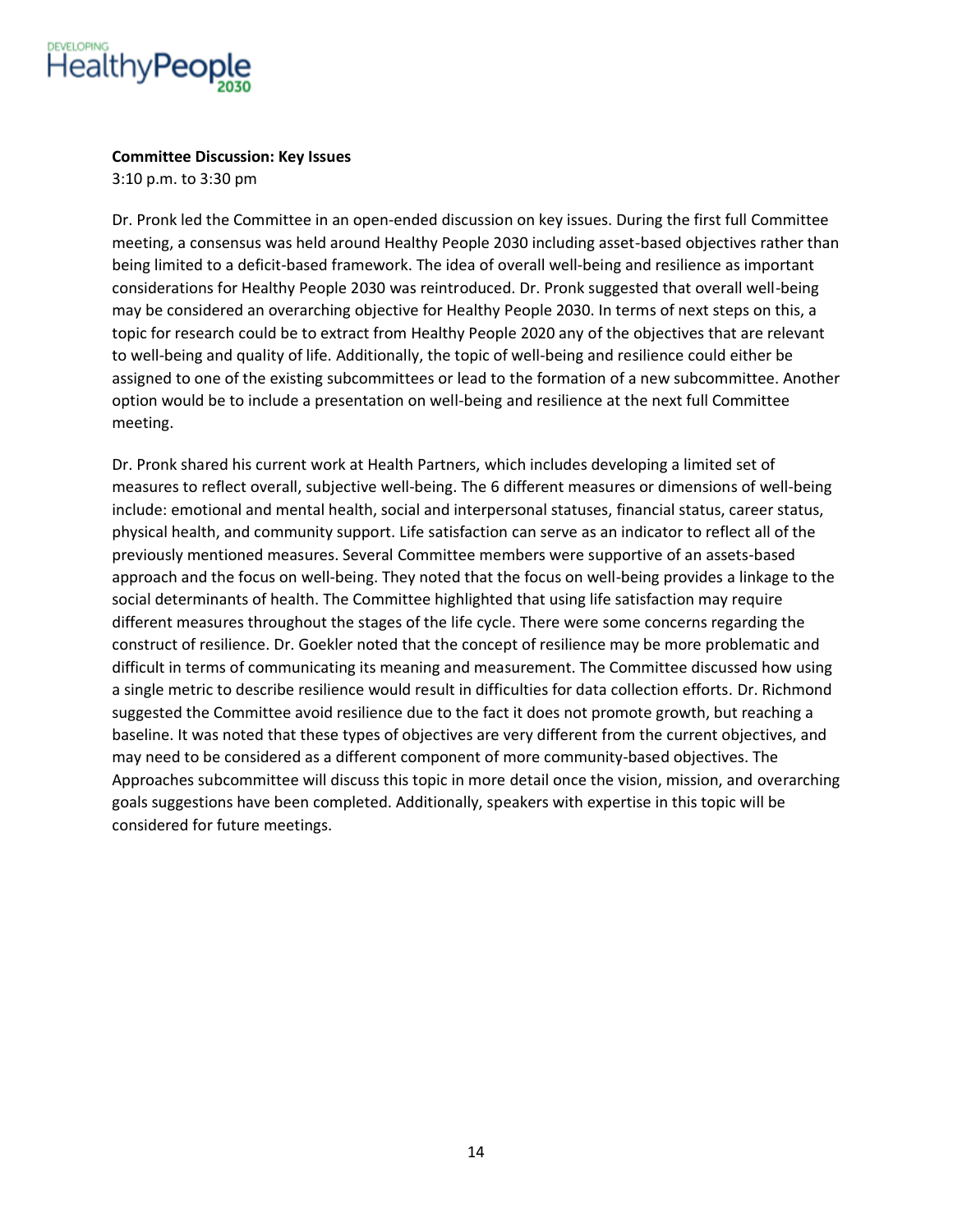

### **Committee Discussion: Other Subcommittee Activity**

3:30 p.m. to 3:50 p.m.

Dr. Wrenn Gordon, the Social Determinants of Health and Health Equity subcommittee chair, provided an overview of the subcommittee's charge. The Social Determinants of Health and Health Equity subcommittee will focus on identifying how the themes of social determinants of health and health equity can contribute to organizing the framework for the Committee's charge. The subcommittee will also investigate the relationship of the social determinants of health to health disparities and law and policy. The first meeting will be held on March 1, 2017.

Dr. Cynthia Gómez and Dr. Susan Goekler expressed interested in joining this subcommittee once their current subcommittee assignments slow down.

Dr. Kleinman turned the Committee discussion towards the proposed Data subcommittee and inquired if any Committee members would be interested in chairing the Data subcommittee. Dr. Edward Sondik shared that he has a strong interest in this topic area and would be willing to take on the role as subcommittee chair. Dr. Richmond also agreed to be a subcommittee member.

The Committee held a brief discussion on incarcerated populations. Discussion focused on the Bureau of Justice Statistics and the overall large amount of data they collect, but also highlighted that the health side of this data is relatively weak. This raised the topic of the data that is currently available surrounding all subpopulations and data the Committee will need.

# **Meeting Summary: Recommendations, Action Items, Next Steps**

3:50 p.m. to 4:00 p.m.

Dr. Pronk provided a summary of the second full Committee meeting. The Committee met the meeting's objectives and received informative presentations from Dr. McGinnis and Mr. Lehman. Next steps for the Approaches subcommittee include: simplifying the language of the vision, mission, and overarching goals; incorporating narratives into the classic model; removing vague terms such as "aspire" and "optimal;" and adding action words and language on health and well-being. The subcommittee will also look to incorporate an assets-based approach.

Major next steps for the Prioritization and Objective Selection Criteria subcommittee include: refining the criteria for interventions; determining key takeaways for viewers; and ensuring the Healthy People products are accessible for viewers of various education levels. Moving forward, the Stakeholder Engagement and Communications subcommittee will focus on identifying alternative dissemination and information-gathering techniques including electronic town halls. This subcommittee will also explore virtual reality and other advanced simulation techniques. Throughout the process, the subcommittee will also work to ensure Healthy People 2030 is as inclusive and accessible to a wide variety of audiences as possible. Dr. Kleinman added that they may look to schedule meetings with subcommittee chairs to discuss certain topics such as subpopulations and other cross-sectional topics.